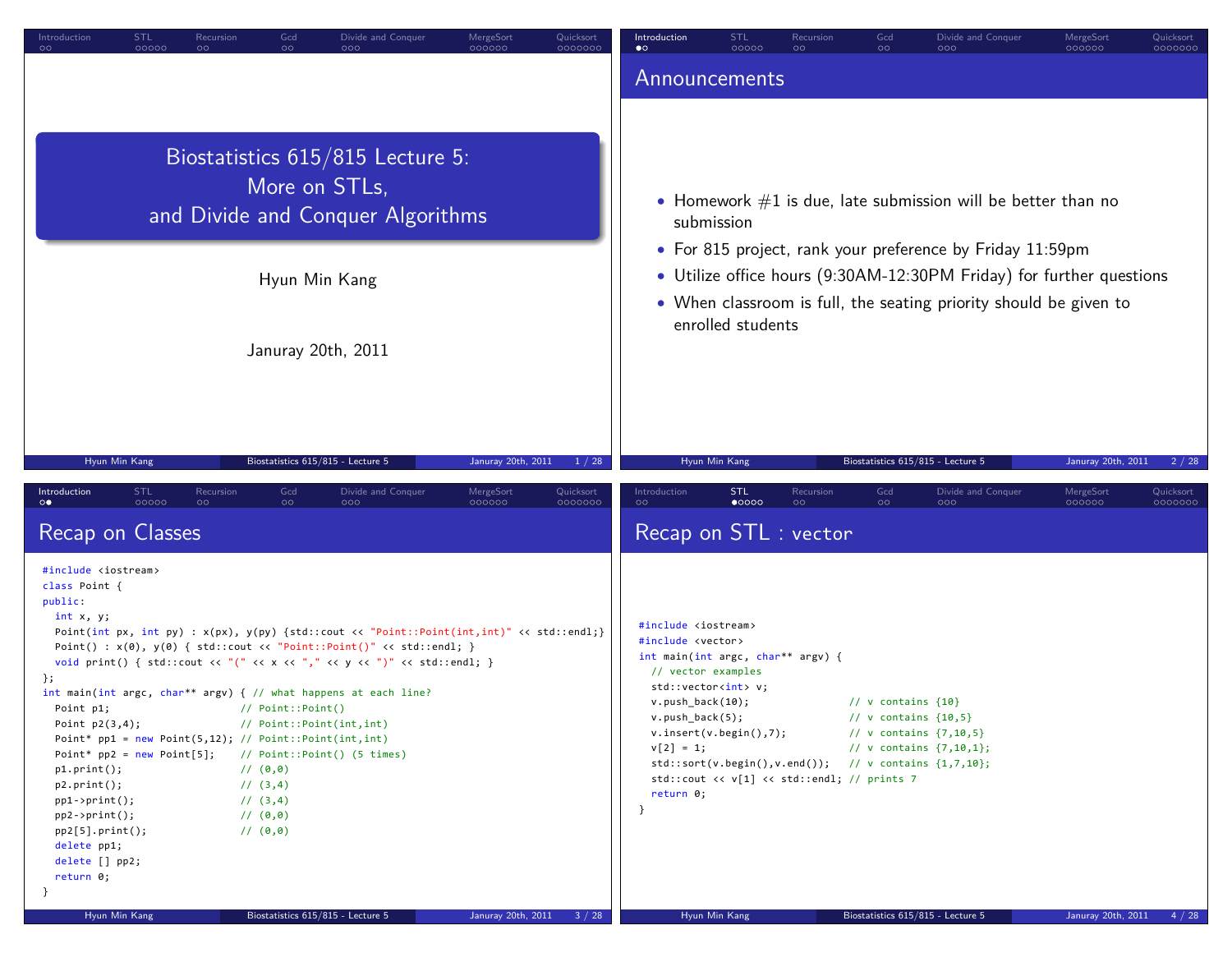| Introduction<br>$\circ$                                                                                                                                                                                                                                                                                                                                                                                                               | <b>STL</b><br>00000         | Recursion<br>$\circ$                                                                                                                                                                                                                                                              | Gcd<br>$\circ$       | Divide and Conquer<br>000                                                                                                                                                                                                                                                                                                             | MergeSort<br>000000 | Quicksort<br>0000000 | Introduction<br>$\circ$                                                                                                                                                                                           | <b>STL</b><br>000000                                       | Recursion<br>$\circ$                                                                                                                         | Gcd<br>$\circ$ | Divide and Conquer<br>000                                                                                                                                                                                                                                                                                                                                                                      | MergeSort<br>000000 | Quicksort<br>0000000 |
|---------------------------------------------------------------------------------------------------------------------------------------------------------------------------------------------------------------------------------------------------------------------------------------------------------------------------------------------------------------------------------------------------------------------------------------|-----------------------------|-----------------------------------------------------------------------------------------------------------------------------------------------------------------------------------------------------------------------------------------------------------------------------------|----------------------|---------------------------------------------------------------------------------------------------------------------------------------------------------------------------------------------------------------------------------------------------------------------------------------------------------------------------------------|---------------------|----------------------|-------------------------------------------------------------------------------------------------------------------------------------------------------------------------------------------------------------------|------------------------------------------------------------|----------------------------------------------------------------------------------------------------------------------------------------------|----------------|------------------------------------------------------------------------------------------------------------------------------------------------------------------------------------------------------------------------------------------------------------------------------------------------------------------------------------------------------------------------------------------------|---------------------|----------------------|
| Recap on STL : string and map                                                                                                                                                                                                                                                                                                                                                                                                         |                             |                                                                                                                                                                                                                                                                                   |                      |                                                                                                                                                                                                                                                                                                                                       |                     |                      |                                                                                                                                                                                                                   |                                                            | Reading from Files : stdSort.cpp                                                                                                             |                |                                                                                                                                                                                                                                                                                                                                                                                                |                     |                      |
| #include <string><br/>#include <map><br/>int main(int argc, char** argv) {<br/>// string examples<br/><math>std::string s("hell")</math>;<br/>std::cout &lt;&lt; s &lt;&lt; std::endl; // prints "hell"<br/><math>s' = "o":</math><br/><math>s[0] = 'j';</math><br/>// map examples<br/><math>points['Carlo Sidore"] = 100;</math><br/>points["Goncalo Abecasis"] = 99;<br/><math>points['Hyun Min Kang"] = 50;</math></map></string> |                             | std::cout << s << std::endl; // prints "hello"<br>std::cout << s << std::endl; // prints "jello"<br>std::cout << s << std::endl; // prints "ejllo";<br>std::map <std::string,int> points;<br/>std::cout &lt;&lt; points["Goncalo Abecasis"] &lt;&lt; std::endl;</std::string,int> |                      | // use '+' for concatenation<br>// access & assign indiviual character via []<br>$std::sort(s.\text{begin}(), s.\text{end}())$ ; // string is a vector of characters<br>std::cout << points["Carlo Sidore"] << std::endl; // prints 100<br>std::cout << points["Hyun Min Kim"] << std::endl; // nonexistent key; prints default value | $11$ prints 99      |                      | #include <iostream><br/>#include <fstream><br/>#include <vector><br/>int tok;<br/><math>fin.close()</math>;<br/><math>\mathcal{F}</math><br/>return 0;<br/><math>\mathcal{F}</math></vector></fstream></iostream> | std::vector <int> v;<br/>std::ifstream fin(argv[1]):</int> | while(fin >> tok ) { $v.push\_back(tok)$ ; }<br>while( $std::cin \gg tok$ ) { $v.push\_back(tok);$ }<br>for(int i=0; i < $v.size()$ ; ++i) { |                | int main(int argc, char** argv) { // sorting software using STL<br>if ( $\arg c > 1$ ) { // if argument is given, read from file<br>else { // read from standard input if no argument is specified<br>$std::sort(v.\text{begin}(), v.\text{end}())$ ; // Sort using the algorithm in STL<br>std::cout $\langle \cdot \rangle$ v[i] $\langle \cdot \rangle$ std::endl; // print out the content |                     |                      |
| Hyun Min Kang                                                                                                                                                                                                                                                                                                                                                                                                                         |                             |                                                                                                                                                                                                                                                                                   |                      | Biostatistics 615/815 - Lecture 5                                                                                                                                                                                                                                                                                                     | Januray 20th, 2011  | 5 / 28               |                                                                                                                                                                                                                   | Hyun Min Kang                                              |                                                                                                                                              |                | Biostatistics 615/815 - Lecture 5                                                                                                                                                                                                                                                                                                                                                              | Januray 20th, 2011  | 6 / 28               |
| Introduction                                                                                                                                                                                                                                                                                                                                                                                                                          | STL<br>00000                | Recursion<br>$\circ$                                                                                                                                                                                                                                                              | Gcd<br>$\circ \circ$ | Divide and Conquer<br>000<br>Reading from Files : insertionSort.cpp                                                                                                                                                                                                                                                                   | MergeSort<br>000000 | Quicksort<br>0000000 | Introduction<br>$\circ$                                                                                                                                                                                           | <b>STL</b><br>0000                                         | Recursion<br>$\circ$<br>Running time comparison                                                                                              | Gcd<br>$\circ$ | Divide and Conquer<br>000                                                                                                                                                                                                                                                                                                                                                                      | MergeSort<br>000000 | Quicksort<br>0000000 |
| #include <iostream><br/>#include <fstream><br/>#include <vector><br/>int main(int argc, char** argv) {<br/>int tok;<br/>std::vector<int> v;<br/>if (<math>\arg c &gt; 1</math>) {<br/>fin.close();<br/>ŀ<br/>else f<br/>- 7<br/>return 0;</int></vector></fstream></iostream>                                                                                                                                                         | std::ifstream fin(argv[1]): | while(fin >> tok ) { $v.push-back(tok)$ ; }<br>while( std::cin >> tok ) { $v.push_back(tok);$ }<br>for(int i=0; i < v.size(); ++i) {<br>std::cout << v[i] << std::endl;                                                                                                           |                      | void insertionSort(std::vector <int>&amp; v); // insertionSort as defined before<br/><math>insertionSort(v); // differs from stdSort in only this part</math></int>                                                                                                                                                                   |                     |                      | real 0m0.430s<br>user 0m0.281s<br>sys 0m0.130s<br>real 1m8.795s<br>user 1m8.181s<br>sys 0m0.206s                                                                                                                  |                                                            |                                                                                                                                              |                | Running example with 100,000 elements (in UNIX or MacOS)<br>user@host: $\tilde{\ }$ /> time cat src/sample.input.txt   src/stdSort > /dev/null<br>user@host: $\hat{ }$ /> time cat src/sample.input.txt   src/insertionSort > /dev/null                                                                                                                                                        |                     |                      |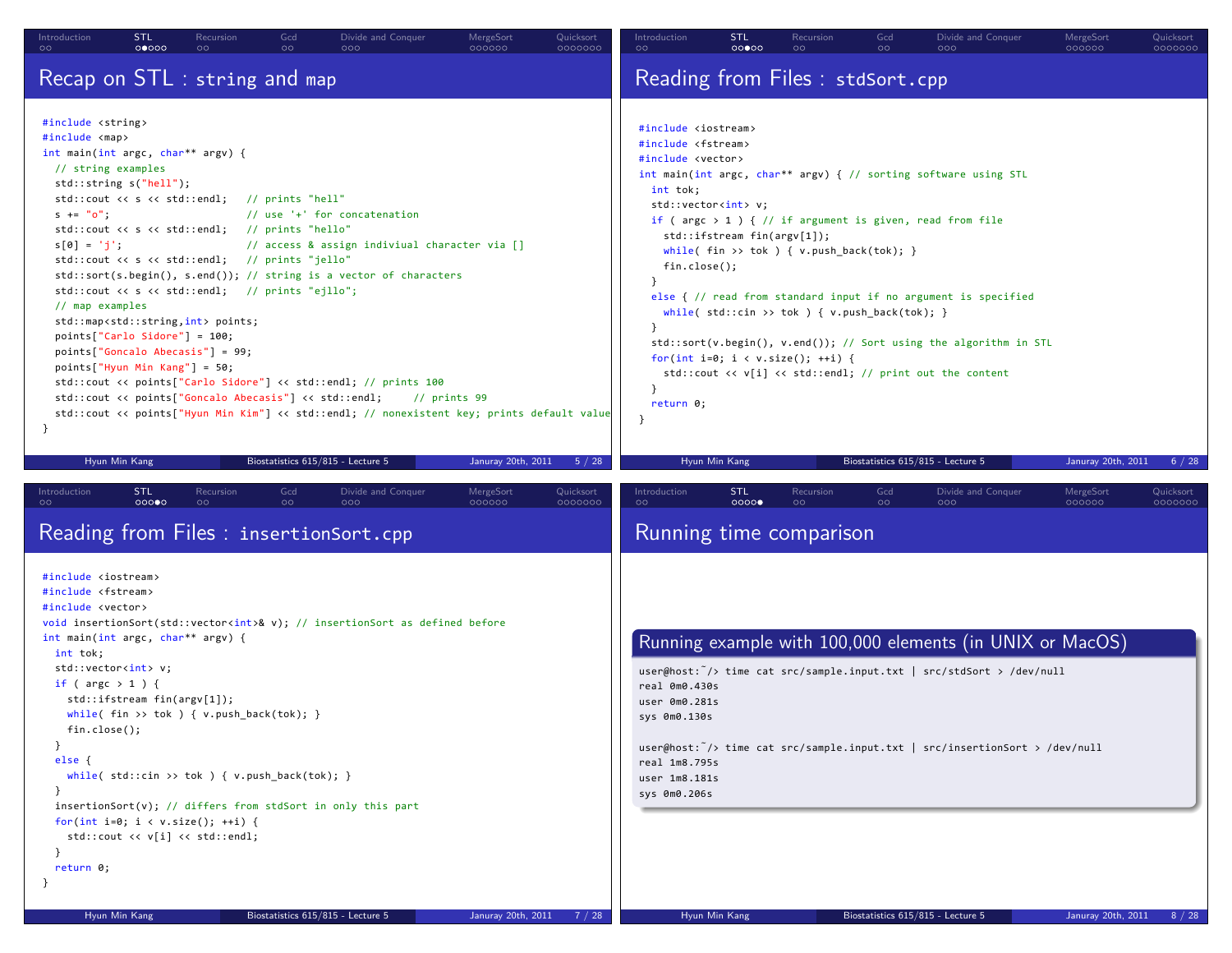| Introduction<br>$\circ$                                                                               | <b>STL</b><br>00000      | Recursion<br>$\bullet$                                                         | Gcd<br>$\circ$   | Divide and Conquer<br>000                                                                                                    | MergeSort<br>000000        | Quicksort<br>0000000 | Introduction<br>$\circ$                              | <b>STL</b><br>00000 | Recursion<br>$\circ\bullet$                           | Gcd<br>$\circ$        | Divide and Conquer<br>000                                                                                                                                                                                                                                                                         | MergeSort<br>000000 | Quicksort<br>0000000 |
|-------------------------------------------------------------------------------------------------------|--------------------------|--------------------------------------------------------------------------------|------------------|------------------------------------------------------------------------------------------------------------------------------|----------------------------|----------------------|------------------------------------------------------|---------------------|-------------------------------------------------------|-----------------------|---------------------------------------------------------------------------------------------------------------------------------------------------------------------------------------------------------------------------------------------------------------------------------------------------|---------------------|----------------------|
| Recursion                                                                                             |                          |                                                                                |                  |                                                                                                                              |                            |                      | Example of recursion                                 |                     |                                                       |                       |                                                                                                                                                                                                                                                                                                   |                     |                      |
|                                                                                                       |                          |                                                                                |                  |                                                                                                                              |                            |                      | Factorial<br>int factorial(int $n$ ) {               |                     |                                                       |                       |                                                                                                                                                                                                                                                                                                   |                     |                      |
| Defintion of recursion                                                                                |                          | Recursion See "Recursion".                                                     |                  |                                                                                                                              |                            |                      | if ( $n == 0$ )<br>return 1;<br>else                 |                     |                                                       |                       |                                                                                                                                                                                                                                                                                                   |                     |                      |
|                                                                                                       |                          | Another defintion of recursion                                                 |                  | Recursion If you still don't get it, see: "Recursion"                                                                        |                            |                      | towerOfHanoi                                         |                     |                                                       |                       | return $n *$ factorial( $n-1$ ); // tail recursion - can be transformed into loop                                                                                                                                                                                                                 |                     |                      |
|                                                                                                       |                          | Key components of recursion<br>• A function that is part of its own definition |                  | • Terminating condition (to avoid infinite recursion)                                                                        |                            |                      | if $(n > 0)$ {                                       |                     | // Move n-th disk from s to d                         |                       | void towerOfHanoi(int n, int s, int i, int d) { // n disks, from s to d via i<br>towerOfHanoi(n-1,s,d,i); // recursively move n-1 disks from s to i<br>std::cout << "Disk " << n << " : " << s << " -> " << d << std::endl;<br>towerOfHanoi(n-1,i,s,d); // recursively move n-1 disks from i to d |                     |                      |
|                                                                                                       | Hyun Min Kang            |                                                                                |                  | Biostatistics 615/815 - Lecture 5                                                                                            | Januray 20th, 2011         | 9 / 28               |                                                      | Hyun Min Kang       |                                                       |                       | Biostatistics 615/815 - Lecture 5                                                                                                                                                                                                                                                                 | Januray 20th, 2011  | 10/28                |
| Introduction                                                                                          | <b>STL</b><br>00000      | Recursion<br>$\circ$                                                           | Gcd<br>$\bullet$ | Divide and Conquer<br>000                                                                                                    | <b>MergeSort</b><br>000000 | Quicksort<br>0000000 | Introduction<br>$\circ$                              | STL<br>00000        | Recursion<br>$\circ$                                  | Gcd<br>$\circ\bullet$ | Divide and Conquer<br>000                                                                                                                                                                                                                                                                         | MergeSort<br>000000 | Quicksort<br>0000000 |
| Euclid's algorithm                                                                                    |                          |                                                                                |                  |                                                                                                                              |                            |                      |                                                      |                     |                                                       |                       | A running example of Euclid's algorithm                                                                                                                                                                                                                                                           |                     |                      |
| Algorithm GCD<br><b>Data:</b> Two integers $a$ and $b$<br>if $a$ divides $b$ then<br>return a<br>else |                          |                                                                                |                  | <b>Result</b> : The greatest common divisor (GCD) between $a$ and $b$<br>Find the largest integer t such that $at + r = b$ ; |                            |                      | Function gcd()<br>int $gcd (int a, int b)$ {<br>else |                     | return $gcd(b % a, a);$<br>Evaluation of gcd(477,246) |                       | if ( $a == 0$ ) return b; // equivalent to returning a when b % $a == 0$                                                                                                                                                                                                                          |                     |                      |
| end                                                                                                   | return $\text{GCD}(r,a)$ |                                                                                |                  |                                                                                                                              |                            |                      | gcd(477, 246)                                        | gcd(231, 246)       |                                                       |                       |                                                                                                                                                                                                                                                                                                   |                     |                      |
| Function gcd()                                                                                        |                          |                                                                                |                  |                                                                                                                              |                            |                      |                                                      | gcd(15, 231)        | gcd(6, 15)                                            |                       |                                                                                                                                                                                                                                                                                                   |                     |                      |
| int $gcd (int a, int b)$ {<br>else                                                                    |                          | return $gcd(b % a, a);$                                                        |                  | if ( $a == 0$ ) return b; // equivalent to returning a when b % a == 0                                                       |                            |                      | $gcd(477, 246) == 3$                                 |                     | gcd(3, 6)<br>$gcd(\theta, 3)$                         |                       |                                                                                                                                                                                                                                                                                                   |                     |                      |
|                                                                                                       | Hyun Min Kang            |                                                                                |                  | Biostatistics 615/815 - Lecture 5                                                                                            | Januray 20th, 2011         | 11/28                |                                                      | Hyun Min Kang       |                                                       |                       | Biostatistics 615/815 - Lecture 5                                                                                                                                                                                                                                                                 | Januray 20th, 2011  | 12/28                |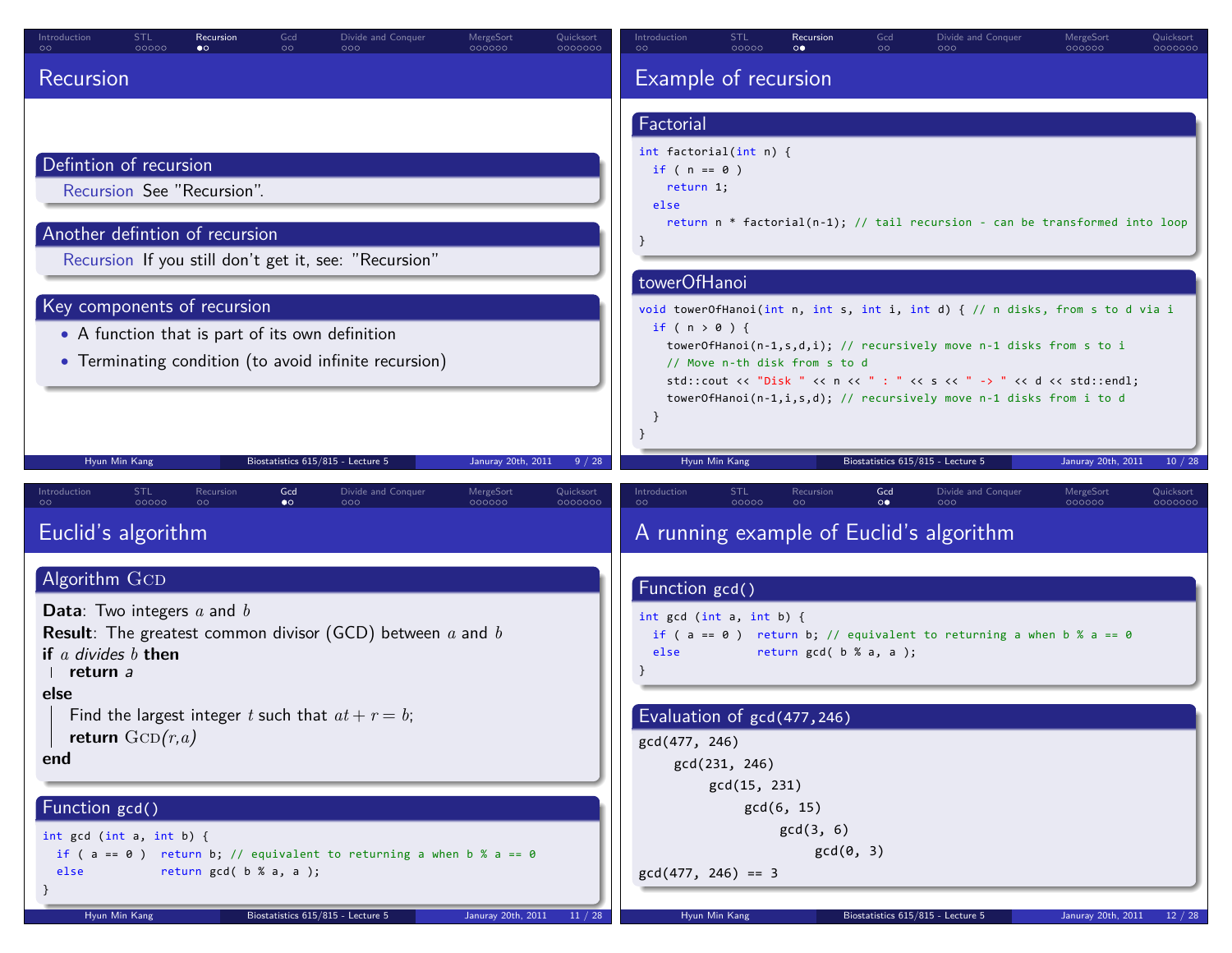| STL<br>Gcd<br>Recursion<br>Divide and Conquer<br>MergeSort<br>Quicksort<br>Introduction<br>00000<br>$\circ$<br>ററ<br>$\bullet$<br>000000<br>0000000                                                                                                                                                                                                                                                                                                               | STL<br>Gcd<br>Recursion<br>Divide and Conquer<br>Quicksort<br>Introduction<br>MergeSort<br>00000<br>$\circ$<br>$\circ$<br>$\circ \bullet \circ$<br>000000<br>0000000                                                                                                                                                                                                                                                                                                                                                                                                                   |
|-------------------------------------------------------------------------------------------------------------------------------------------------------------------------------------------------------------------------------------------------------------------------------------------------------------------------------------------------------------------------------------------------------------------------------------------------------------------|----------------------------------------------------------------------------------------------------------------------------------------------------------------------------------------------------------------------------------------------------------------------------------------------------------------------------------------------------------------------------------------------------------------------------------------------------------------------------------------------------------------------------------------------------------------------------------------|
| Divide-and-conquer algorithms                                                                                                                                                                                                                                                                                                                                                                                                                                     | <b>Binary Search</b>                                                                                                                                                                                                                                                                                                                                                                                                                                                                                                                                                                   |
| Solve a problem recursively, applying three steps at each level of recursion<br>Divide the problem into a number of subproblems that are smaller<br>instances of the same problem<br>Conquer the subproblems by solving them recursively. If the<br>subproblem sizes are small enough, however, just solve the<br>subproblems in a straightforward manner.<br>Combine the solutions to subproblems into the solution for the original<br>problem                  | // assuming a is sorted, return index of array containing the key,<br>// among a[startend]. Return -1 if no key is found<br>int binarySearch(std::vector <int>&amp; a, int key, int start, int end) {<br/>if (start &gt; end ) return <math>-1</math>; // search failed<br/><math>int</math> mid = (start+end)/2;<br/>if ( key == a[mid] ) return mid; // terminate if match is found<br/>if (<math>key &lt; a[mid]</math>) // divide the remaining problem into half<br/>return binarySearch(a, key, start, mid-1);<br/>else<br/>return binarySearch(a, key, mid+1, end);<br/>}</int> |
| Hyun Min Kang<br>Biostatistics 615/815 - Lecture 5<br>Januray 20th, 2011<br>13 / 28<br>Gcd<br>STL<br>MergeSort<br>Introduction<br>Recursion<br>Divide and Conquer<br>Quicksort<br>00000<br>$\circ$<br>$\circ \circ$<br>000<br>000000<br>0000000                                                                                                                                                                                                                   | Hyun Min Kang<br>Biostatistics 615/815 - Lecture 5<br>Januray 20th, 2011<br>14 / 28<br>Gcd<br>STL<br>MergeSort<br>Introduction<br>Recursion<br>Divide and Conquer<br>Quicksort<br>$\bullet$ 00000<br>00000<br>$\circ$<br>$\circ$<br>$\circ$<br>000<br>0000000                                                                                                                                                                                                                                                                                                                          |
| <b>Recursive Maximum</b>                                                                                                                                                                                                                                                                                                                                                                                                                                          | Merge Sort                                                                                                                                                                                                                                                                                                                                                                                                                                                                                                                                                                             |
| // find maximum within an a[startend]<br>int findMax(std::vector <int>&amp; a, int start, int end) {<br/>if ( start == end ) return a[start]; // conquer small problem directly<br/>else f<br/><math>int mid = (start+end)/2;</math><br/>int leftMax = findMax(a, start, mid); // divide the problem into half<br/><math>int</math> rightMax = findMax(a,mid+1,end);<br/>return ( leftMax &gt; rightMax ? leftMax : rightMax ); // combine solutions<br/>₹.</int> | Divide and conquer algorithm<br>Divide Divide the $n$ element sequence to be sorted into two<br>subsequences of $n/2$ elements each<br>Conquer Sort the two subsequences recursively using merge sort<br>Combine Merge the two sorted subsequences to produce the sorted<br>answer<br>http://www.sorting-algorithms.com/merge-sort                                                                                                                                                                                                                                                     |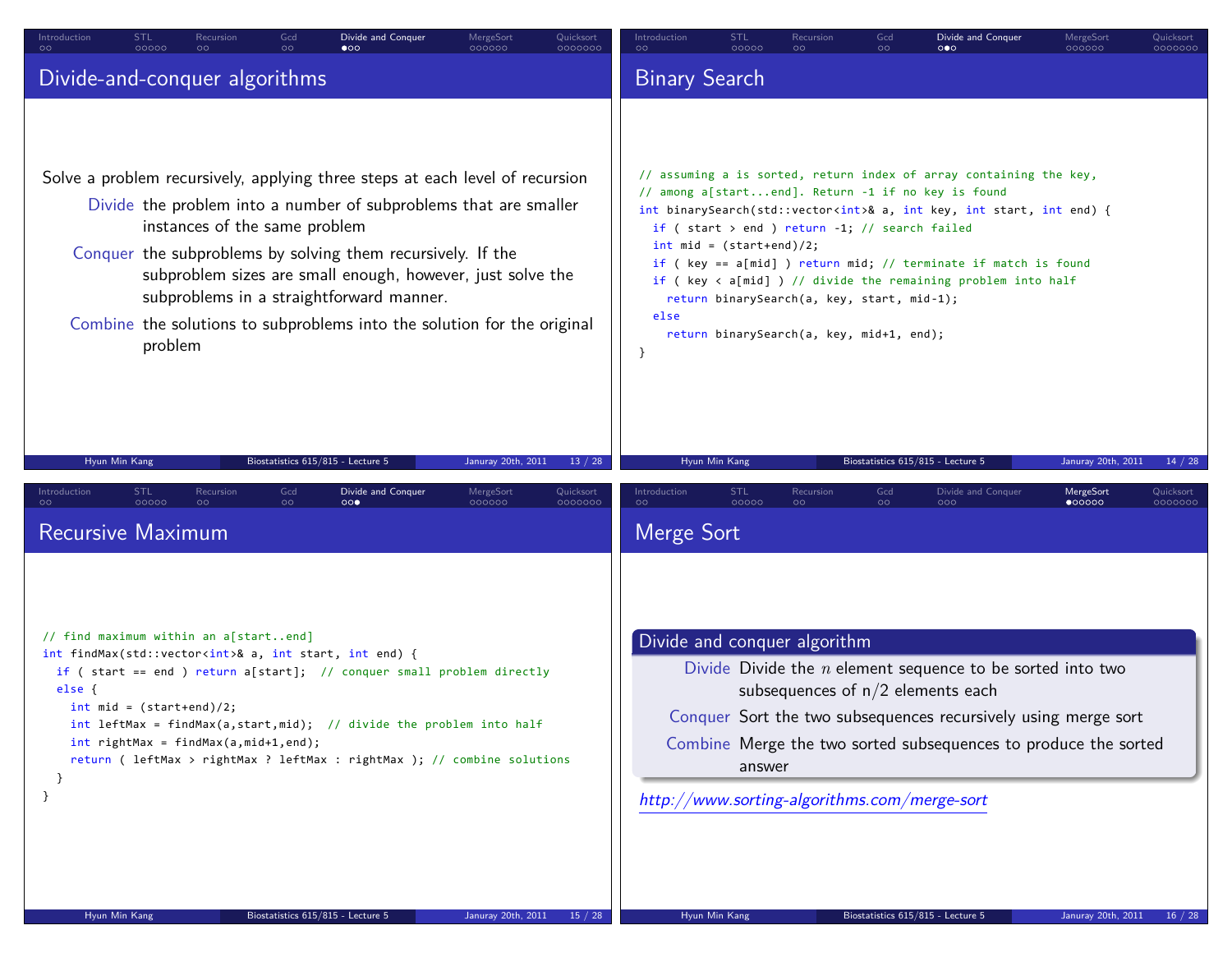| STL<br>Recursion<br>Gcd<br>Divide and Conquer<br><b>MergeSort</b><br>Introduction<br>Quicksort<br>00000<br>$\circ$<br>000000<br>0000000<br>$\circ$<br>$\circ$<br>000                                                                                                                                                                                                                                                                                                                                                                                                                                                                                                                                                                                                                                                      | Introduction<br>STL<br>Recursion<br>Gcd<br>Divide and Conquer<br>MergeSort<br>Quicksort<br>00000<br>$\circ$<br>$\circ$<br>000000<br>0000000<br>$\circ$<br>000                                                                                                                                                                                                                                                                                                                                                                                                                                                                                                                                                  |  |  |  |  |  |
|---------------------------------------------------------------------------------------------------------------------------------------------------------------------------------------------------------------------------------------------------------------------------------------------------------------------------------------------------------------------------------------------------------------------------------------------------------------------------------------------------------------------------------------------------------------------------------------------------------------------------------------------------------------------------------------------------------------------------------------------------------------------------------------------------------------------------|----------------------------------------------------------------------------------------------------------------------------------------------------------------------------------------------------------------------------------------------------------------------------------------------------------------------------------------------------------------------------------------------------------------------------------------------------------------------------------------------------------------------------------------------------------------------------------------------------------------------------------------------------------------------------------------------------------------|--|--|--|--|--|
| $mergeSort.\ncpp - main()$                                                                                                                                                                                                                                                                                                                                                                                                                                                                                                                                                                                                                                                                                                                                                                                                | mergeSort.cpp - merge() function                                                                                                                                                                                                                                                                                                                                                                                                                                                                                                                                                                                                                                                                               |  |  |  |  |  |
| #include <iostream><br/>#include <vector><br/>#include <climits><br/>void mergeSort(std::vector<int>&amp; a, int p, int r); // defined later<br/>int main(int argc, char** argv) {<br/>int tok;<br/>std::vector<int> v;<br/>if (<math>\arg c &gt; 1</math>) {<br/>std::ifstream fin(argv[1]);<br/>while(fin &gt;&gt; tok ) { <math>v.push_back(tok);</math> }<br/><math>fin.close()</math>;<br/><math>\mathcal{F}</math><br/><math>else {</math><br/>while( <math>std::cin \gg tok</math> ) { <math>v.push\_back(tok);</math> }<br/><math>\rightarrow</math><br/>mergeSort(<math>v, \theta</math>,(int)<math>v</math>.size()-1); // same as before except for this linee<br/>for(int i=0; i &lt; v.size(); ++i) {<br/>std::cout &lt;&lt; v[i] &lt;&lt; std::endl;<br/>return 0;</int></int></climits></vector></iostream> | // merge piecewise sorted a[pq-1] a[qr] into a sorted a[pr]<br>void merge(std::vector <int>&amp; a, int p, int q, int r) {<br/>std::vector<int> aL, aR; // copy a[pq-1] to aL and a[qr] to aR<br/>for(int i=p; <math>i &lt; q</math>; ++i) aL.push back(a[i]);<br/>for(int i=q; i <math>\leftarrow</math> r; ++i) aR.push_back(a[i]);<br/>aL.push back(INT MAX); // append additional value to avoid out-of-bound<br/>aR.push_back(INT_MAX);<br/>// scan sorted aL and aR separately, taking the minimum between the two<br/>for(int k=p, i=0, j=0; k &lt;= r; ++k) {<br/>if ( <math>a[[i] &lt; aR[j] ) { a[[k] = a[[i]; ++i; )}</math><br/>else { <math>a[k] = aR[j]; ++j;</math> }<br/>- }<br/>}</int></int> |  |  |  |  |  |
| Januray 20th, 2011<br>Hyun Min Kang<br>Biostatistics 615/815 - Lecture 5<br>17/28                                                                                                                                                                                                                                                                                                                                                                                                                                                                                                                                                                                                                                                                                                                                         | Hyun Min Kang<br>Biostatistics 615/815 - Lecture 5<br>Januray 20th, 2011<br>18/28                                                                                                                                                                                                                                                                                                                                                                                                                                                                                                                                                                                                                              |  |  |  |  |  |
| Gcd<br><b>STL</b><br>Recursion<br>Divide and Conquer<br>MergeSort<br>Quicksort<br>Introduction<br>00000<br>$\circ \circ$<br>$\circ \circ$<br>0000000<br>0000000<br>$\circ$<br>000                                                                                                                                                                                                                                                                                                                                                                                                                                                                                                                                                                                                                                         | <b>STL</b><br>Gcd<br>Introduction<br>Recursion<br>Divide and Conquer<br>MergeSort<br>Quicksort<br>000000<br>00000<br>$\circ$<br>0000000<br>$\circ$<br>$\circ$                                                                                                                                                                                                                                                                                                                                                                                                                                                                                                                                                  |  |  |  |  |  |
| mergeSort.cpp - mergeSort() function                                                                                                                                                                                                                                                                                                                                                                                                                                                                                                                                                                                                                                                                                                                                                                                      | Time Complexity of Merge Sort                                                                                                                                                                                                                                                                                                                                                                                                                                                                                                                                                                                                                                                                                  |  |  |  |  |  |
| void mergeSort(std::vector <int>&amp; a, int p, int r) {<br/>if <math>(p &lt; r)</math> {<br/>// skip if the element size is one or less<br/>int <math>q = (p+r+1)/2</math>;<br/>// find a point to divide the problem<br/>mergeSort(a, <math>p</math>, <math>q-1</math>); // divide-and-conquer<br/>mergeSort(a, q, r); // divide-and-conquer<br/>merge(a, p, q, r);<br/>// combine the solutions<br/><math>\mathcal{F}</math><br/>Hyun Min Kang<br/>Biostatistics 615/815 - Lecture 5<br/>Januray 20th, 2011<br/>19 / 28</int>                                                                                                                                                                                                                                                                                          | If $n=2^m$<br>$T(n) = \begin{cases} c & \text{if } n = 1 \\ 2T(n/2) + cn & \text{if } n > 1 \end{cases}$<br>$T(n) = \sum cn = cmn = cn \log_2(n) = \Theta(n \log_2 n)$<br>For arbitrary $n$<br>$T(n) = \begin{cases} c & \text{if } n = 1 \\ T(\lceil n/2 \rceil) + T(\lfloor n/2 \rfloor) + cn & \text{if } n > 1 \end{cases}$<br>$cn\lfloor \log_2 n \rfloor \leq T(n) \leq cn \lceil \log_2 n \rceil$<br>$T(n) = \Theta(n \log_2 n)$<br>Hyun Min Kang<br>Biostatistics 615/815 - Lecture 5<br>Januray 20th, 2011<br>20 / 28                                                                                                                                                                                 |  |  |  |  |  |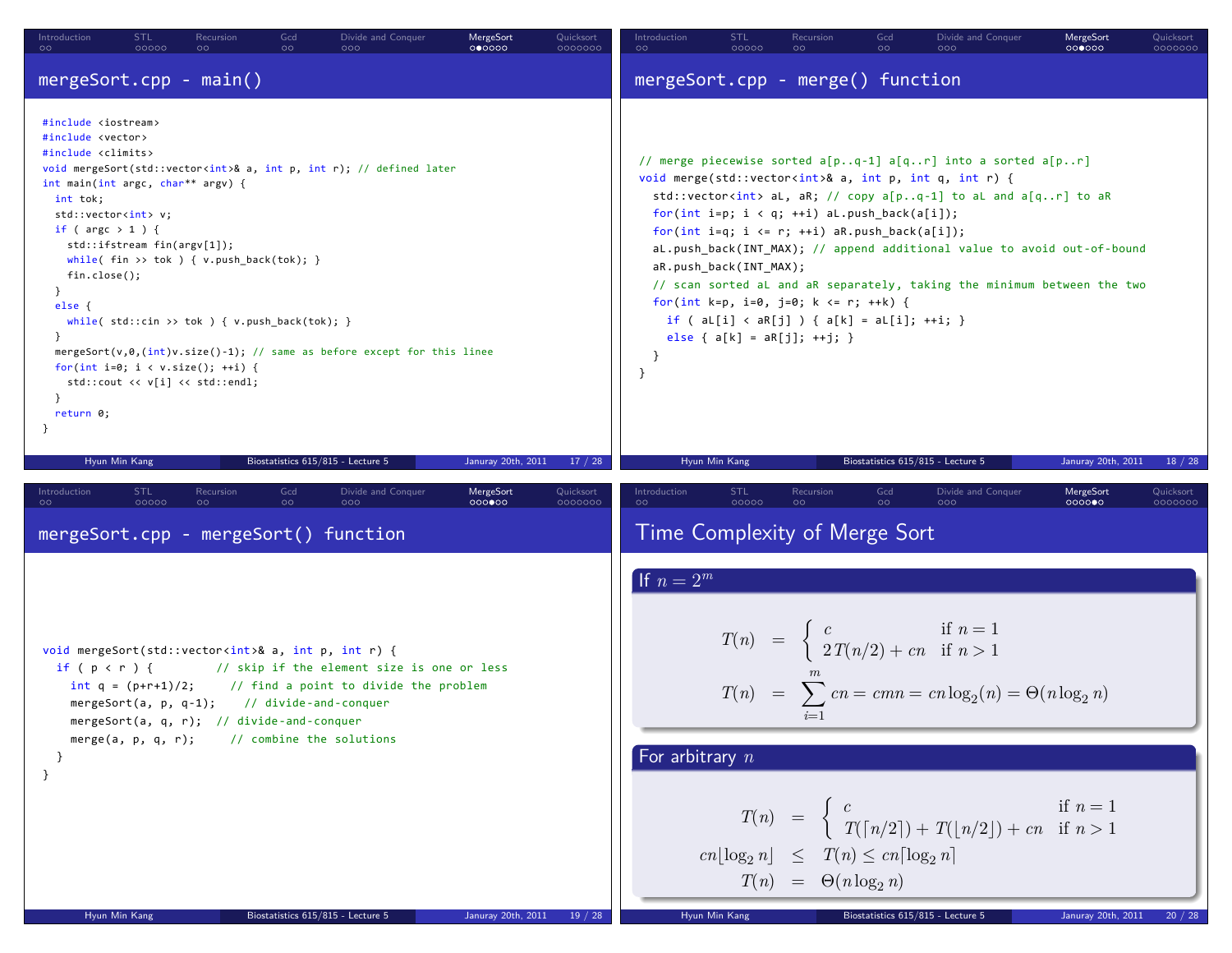| Gcd<br>MergeSort<br>Introduction<br><b>STL</b><br>Divide and Conquer<br>Quicksort<br>Recursion<br>00000<br>00000<br>$\circ$<br>$\circ$<br>000<br>0000000<br>$\circ$                                                                                                                                                                                                                                                                                            | <b>STL</b><br>Gcd<br>Introduction<br>Divide and Conquer<br>MergeSort<br>Quicksort<br>Recursion<br>$\circ$<br>00000<br>$\circ$<br>000000<br>$\bullet$ 000000<br>00 <sub>o</sub><br>റററ                                                                                                                                                                                                                                                                                                                                                                                                                           |
|----------------------------------------------------------------------------------------------------------------------------------------------------------------------------------------------------------------------------------------------------------------------------------------------------------------------------------------------------------------------------------------------------------------------------------------------------------------|-----------------------------------------------------------------------------------------------------------------------------------------------------------------------------------------------------------------------------------------------------------------------------------------------------------------------------------------------------------------------------------------------------------------------------------------------------------------------------------------------------------------------------------------------------------------------------------------------------------------|
| Running time comparison                                                                                                                                                                                                                                                                                                                                                                                                                                        | Quicksort                                                                                                                                                                                                                                                                                                                                                                                                                                                                                                                                                                                                       |
|                                                                                                                                                                                                                                                                                                                                                                                                                                                                | Quicksort Overview                                                                                                                                                                                                                                                                                                                                                                                                                                                                                                                                                                                              |
| Running example with 100,000 elements (in UNIX or MacOS)<br>user@host: /> time cat src/sample.input.txt   src/stdSort > /dev/null<br>real 0m0.430s<br>user 0m0.281s<br>sys 0m0.130s<br>user@host: $\tilde{\ }$ /> time cat src/sample.input.txt   src/insertionSort > /dev/null<br>real 1m8.795s<br>user 1m8.181s<br>sys 0m0.206s<br>user@host: /> time cat src/sample.input.txt   src/mergeSort > /dev/null<br>real 0m0.898s<br>user 0m0.755s<br>sys 0m0.131s | • Worse-case time complexity is $\Theta(n^2)$<br>• Expected running time is $\Theta(n \log_2 n)$ .<br>• But in practice mostly performs the best<br>Divide and conquer algorithm<br>Divide Parition (rearrange) the array $A[p, r]$ into two subarrays<br>• Each element of $A[pq-1] \leq A[q]$<br>• Each element of $A[q+1r] \geq A[q]$<br>Compute the index $q$ as part of this partitioning procedure<br>Conquer Sort the two subarrays by recursively calling quicksort<br>Combine Because the subarrays are already sorted, no work is needed<br>to combine them. The entire array $A[p, r]$ is now sorted |
| Biostatistics 615/815 - Lecture 5<br>Hyun Min Kang<br>Januray 20th, 2011<br>21 / 28                                                                                                                                                                                                                                                                                                                                                                            | Hyun Min Kang<br>Biostatistics 615/815 - Lecture 5<br>22 / 28<br>Januray 20th, 2011                                                                                                                                                                                                                                                                                                                                                                                                                                                                                                                             |
| <b>STL</b><br>Gcd<br>MergeSort<br>Recursion<br>Divide and Conquer<br>Quicksort<br>Introduction<br>00000<br>$\circ \circ$<br>000000<br>$\circ$<br>000<br>0000000<br>Quicksort Algorithm                                                                                                                                                                                                                                                                         | <b>STL</b><br>Gcd<br>Divide and Conquer<br>MergeSort<br>Quicksort<br>Introduction<br>Recursion<br>00000<br>$\circ$<br>$\circ$<br>$\circ$<br>000<br>000000<br>0000000<br>Quicksort Algorithm                                                                                                                                                                                                                                                                                                                                                                                                                     |
| Algorithm QUICKSORT<br><b>Data:</b> array A and indices $p$ and $r$<br><b>Result:</b> $A[p, r]$ is sorted<br>if $p < r$ then<br>$q =$ PARTITION $(A, p, r)$ ;<br>QUICKSORT $(A, p, q-1)$ ;<br>QUICKSORT $(A,q+1,r)$ ;<br>end<br>Biostatistics 615/815 - Lecture 5<br>Januray 20th, 2011<br>Hyun Min Kang<br>23 / 28                                                                                                                                            | Algorithm PARTITION<br><b>Data:</b> array A and indices $p$ and $r$<br><b>Result</b> : Returns q such that $A[pq-1] \leq A[q] \leq A[q+1r]$<br>$x = A[r]$ ;<br>$i = p - 1;$<br>for $j = p$ to $r - 1$ do<br>if $A[j] \leq x$ then<br>$i = i + 1;$<br>EXCHANGE $(A[i], A[j])$ ;<br>end<br>end<br>EXCHANGE $(A[i+1], A[r])$ ;<br>return $i+1$ ;<br>Biostatistics 615/815 - Lecture 5<br>Januray 20th, 2011<br>Hvun Min Kanı<br>24 / 28                                                                                                                                                                            |